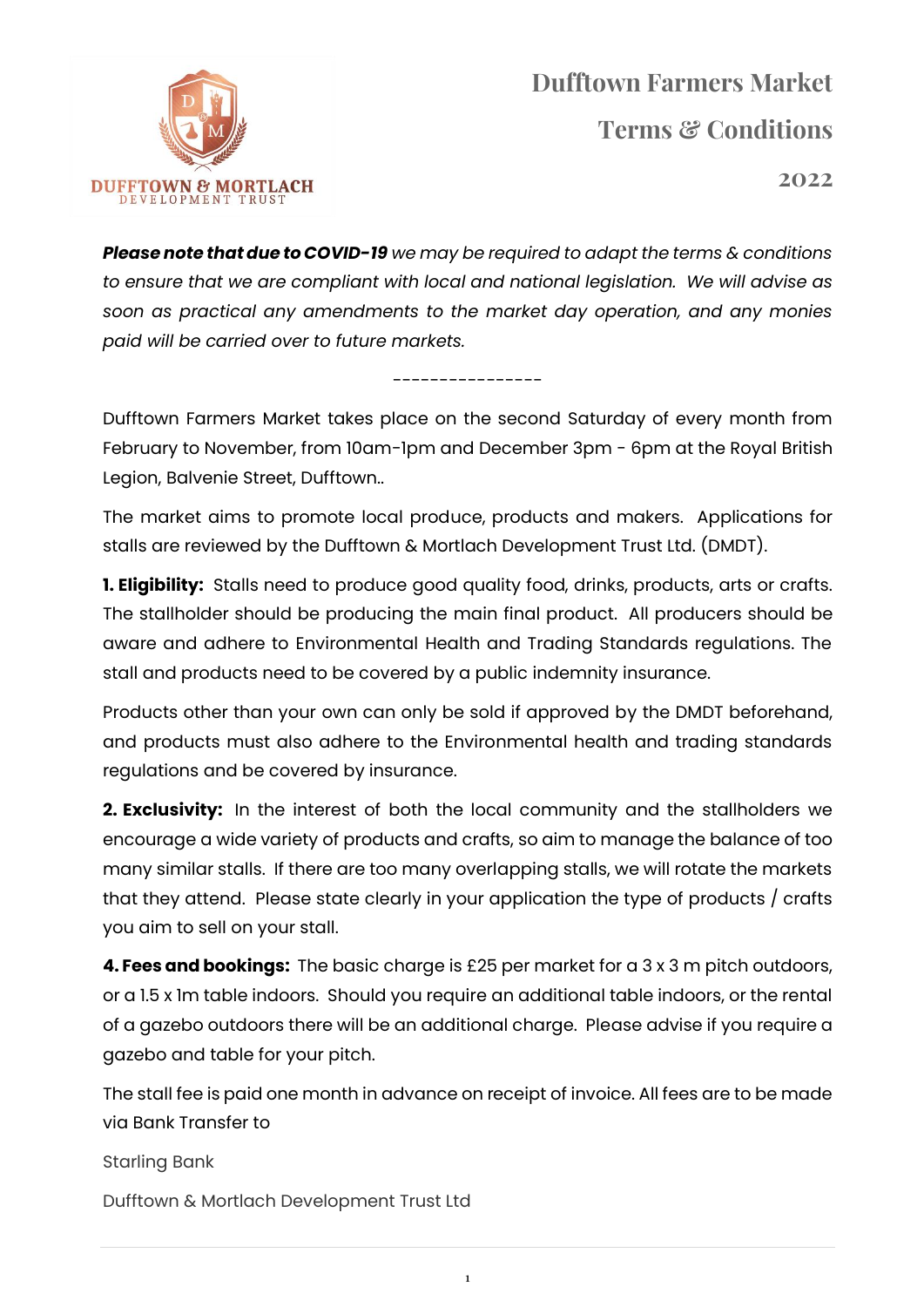## Account number: 75895556

## Sort code: 608371

Block booking discounts will be given for anyone willing to commit and pay in advance for 5 month blocks which are February to June and July to November. The Christmas market will be a separate stand alone event.

If you are unable to attend the market and due notice is given, then your fees will be carried over to the following month. Should you cancel within 4 days of the market then the fee for the stand is forfeit.

As a community market, all funds raised by the markets go into supporting the operational costs & projects run by the Dufftown & Mortlach Development Trust.

**5. Operational Arrangements and Timing:** The market area can be accessed by stallholders for set up from 8.30am to 9.15am, and set up should be completed by 9.30am. Actual trading hours are 10am-1pm. Stalls may not be taken down until 1pm, even if you have sold out of your products.

Unloading & Parking: unloading will be coordinated on the day by marshalls. Indoor stalls may be offloaded at the bottom end of the carpark with access to the hall from the back door. Please be considerate of other stall holders who are yet to set up. Parking is available at the primary school.

Cleanliness, Hygiene & Trading Standards must be adhered to as laid out in the Trading Standards and Environmental Health Standards in the production of and sale of any produce. You should ensure that your stall and the area around it is left in a clean and tidy condition at the end of the market. Under Environmental Health Regulations foodsellers must have access to hand-washing facilities at the market. Those selling covered/sealed food may share hand washing facilities with one other stall. Those selling uncovered and ready to eat food must have their own hand-washing facilities which they do not share with anyone else.

**6. Insurance and Liability:** The Market Association is insured for any damage to its own stalls or equipment. It also has public liability insurance cover against the possibility of injury to members of the public. However, individual stallholders must carry their own product liability insurance.

**7. Market Coordinator:** The current market coordinator can be contacted at email address markets@dmdt.org.uk Failure to observe the T&Cs may lead to the stallholder being barred from having a stall in the future. Stallholders must abide by the coordinator's decision on the market day, if there is any dispute over a decision which you feel was unfair, then it may be taken to the DMDT Secretary. secretary@dmdt.org.uk

**8. Publicity:** We aim to promote the market and stallholders through the local press,